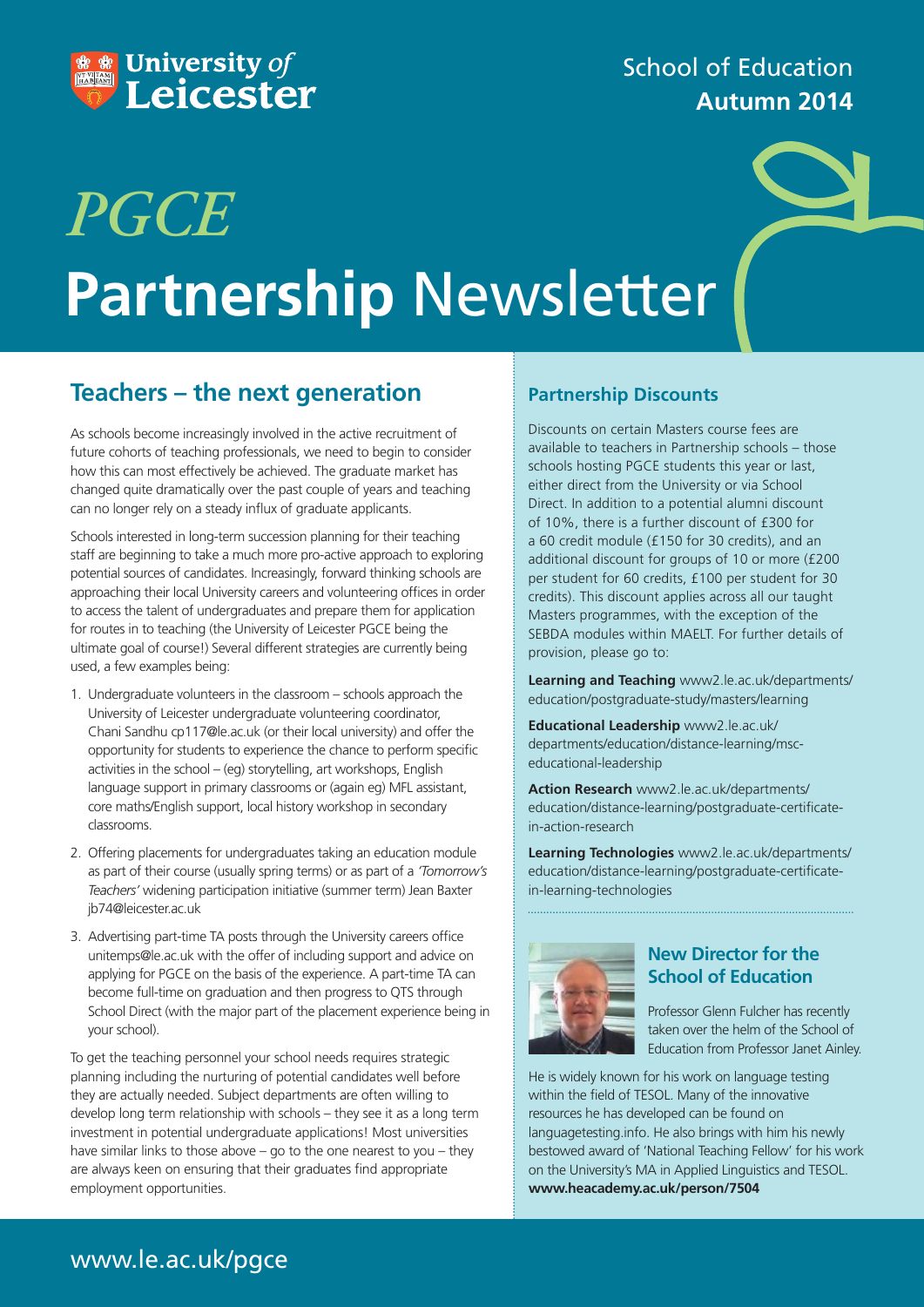# **New Tutors for Secondary**

#### **Lesley Paris – Science**

I have been involved with the School of Education for over 20 years , initially as a co-tutor, then as an ITT coordinator and more recently as an Associate tutor working with the secondary PGCE Science students. I am delighted that the opportunity has arisen for me to take over from Maarten Tas-not an easy act to follow- and work with Jon Heywood as the Science Education team. I have worked in a variety of schools in and around the city and county for 30 years and have many good friends in our partnership schools. I always look forward to my school observation visits to meet colleagues again and delight in the great work that goes on to produce such inspiring teachers for the future.

#### **Ian Selmes – Geography**

I am the lecturer in Geography education working with the secondary PGCE geographers both in university and in their school placements. Previously I have been a longstanding PGCE coordinator and Geography co-tutor at Oakham School, linked to a variety of ITE institutions. I remain a Chartered Geographer, working with the Royal Geographical Society and Geographical Association to promote school geography, an educational and geographical author and an independent schools' inspector.

#### **Chris Hannaford – History**

After stepping in to fill the 'gap' before Jo Griffiths took up her post last January it's good to be back as part of an enlarged 'humanities team'. My involvement last year, in supporting the students at the University, has really got me looking forward to working with a new cohort this year.

#### **Paddy O'Brien – English**

Having recently retired from my post as Assistant Headteacher with responsibility for curriculum, at the Ashby School in Leicestershire, I had been contemplating a long and happy retirement until the exciting opportunity arose to come and work at the School of Education as an associate tutor on the English PGCE course. With 36 years' experience of working in secondary education and an up to date grasp of the issues facing teachers in this 'Brave New World' of education I can't wait to get started.

## **#smile 2014**

The University of Leicester, supported by the ESRC and Wyggeston and Queen Elizabeth I College, are holding Social Media In Lifelong Education (SMILE): The debate as part of the national Festival of Social Science. This will be an intergenerational debate between children and teachers about the potential and challenges of using social media for educational purposes. The event aims to create a charter for schools about the way forward for educational uses of social media.

This event will be at the National Space Centre, Leicester on the 4th November. It is FREE, includes refreshments and tickets to visit Space Centre exhibits on the day. Schools and Colleges can get involved in the event in a number of ways. They can a ) produce a video of their views on social media; b) enter the art competition; c) send children and/or teachers on the day or d) participate in a post-event discussion. The event will be interactive, including voting, videos, an art competition and debate. Sixth-formers and undergraduate students will act as chaperones to ensure that students' voices are heard on an equal basis to adults.

For further information, contact Alison Fox by email on **af173@le.ac.uk**. To make a booking or to submit video or artwork, please contact Atul Kotecha on **educationcpd@le.ac.uk** or **0116 252 3771**. Places are still available – book soon!



# **Literary Leicester for Schools, 12 to 15 November 2014**

All events are free of charge. School groups welcome. To find out more, please visit: **www.le.ac.uk/literaryleicester** or contact us: litleic@le.ac.uk. Or download the brochure at **www2.le.ac.uk/institution/literary-leicester/images/brochure**

This year's children and young adult sessions include:



**Thursday 13 November, 1.45pm-3.15pm: 'What's the Point of Young Adult Fiction?' (suitable for ages 13+), Peter Williams Lecture Theatre, University of Leicester.**  Bali Rai plus two local school students will discuss the value (or otherwise!) of young adult fiction. If you have pupils who are bold, articulate and up for a debate please let us know. We are looking for panellists and audience members.



**Saturday 15 November, 11.30am-12.30pm: 'Creepy Crawlies' Drawing and Poetry Workshop (suitable for ages 4-8), New Walk Museum, Leicester.** Come and join in with poems about spiders, slugs, snails and a few other beasties, led by Jenny Swann, founder of Candlestick Press.



**Saturday 15 November, 1-2pm: Anne Fine (suitable for ages 8-12), Peter Williams Lecture Theatre, University of Leicester.** Join us for a session with Anne Fine, distinguished writer for both adults and children. Adaptations of her books have been screened by the BBC and Twentieth Century Fox, including Mrs Doubtfire, starring the late Robin Williams.



**Saturday 15 November, 2.30-3.30pm: Cerrie Burnell (suitable for ages 4-8), Peter Williams Lecture Theatre, University of Leicester.** Come along to an interactive reading and activity session with CBeebies presenter Cerrie Burnell and her book Snowflakes. Due to her struggle with dyslexia, Cerrie only learned to read when she was 10.

We hope to see you there.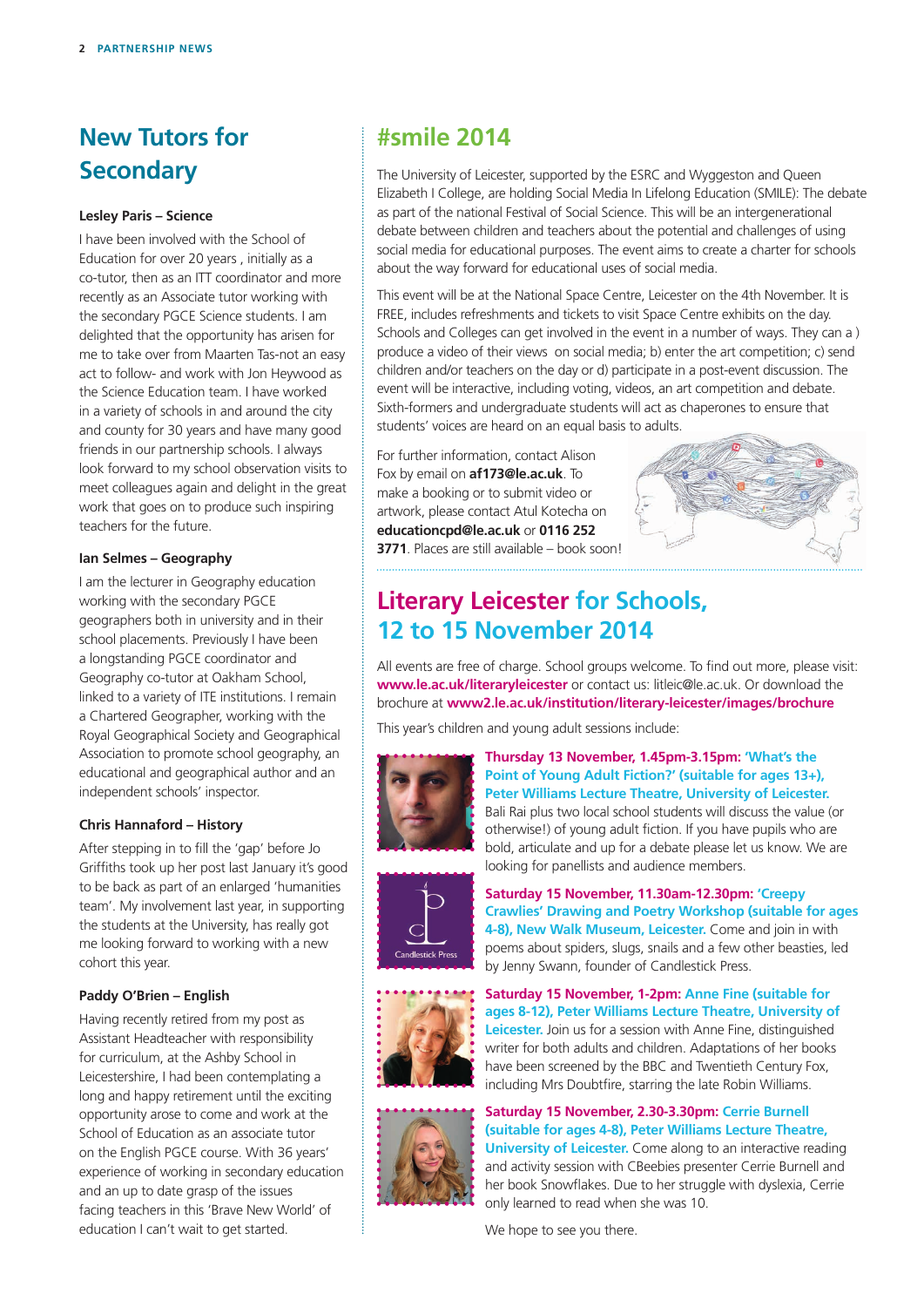## **Expanding Routes into Teaching**

The University of Leicester has always been at the forefront of development in teacher education and this year really begins to show the diversity of options around the traditional PGCE. School Direct, where schools are responsible for recruiting applicants and organising experience within schools/classrooms has seen a significant expansion of numbers this year. For Secondary, a total of 8 School Direct groups recruited 46 students to the PGCE across a range of subject areas, to which 65 that the University was able to directly recruit, can be added. Similarly Primary demonstrated a drive to recruit to the PGCE via School Direct, where, 6 Lead Schools have welcomed a total of 47 new students. The University was allowed to recruit 88 students, following a late

25% increase on the original allocation awarded late in June.

The University also works with two SCITTs (school-centred initial teacher training) providers – the Leicestershire Secondary Scitt and the Grand Union Teaching Partnership (GUTP). Both have had success in their recruitment for this year with 29 and 34 Secondary PGCE students respectively. GUTP have also moved into primary and recruited 10 in their first year.

The future also looks bright. One of the Secondary and one of the Primary School Direct lead schools are branching out to go cross-phase next year and two new groups have been established, one in Rugby, the other in Wellingborough who are also looking to recruit both Primary and Secondary applicants. In addition to our existing primary School Direct groups, we are looking forward to the establishment of a new provider in south

Leicestershire. We are also preparing for the Affinity Alliance to leave the nest, as it were, by progressing from School Direct to standing alone as a SCITT in their own right. We will also be supporting the development of the Tommy Flowers SCITT in Milton Keynes who will soon begin recruiting their first cohort of Secondary PGCE students to start their course in 2015/16 with a Primary cohort to follow.

With all of this activity, Leicester is certainly moving forward to support the recruitment and development of the next generation of teachers. If your school is interested in becoming more actively involved in the initial stage of teacher development through School Direct – either as a lead school, or joining an existing partnership, then do contact me so that I can come out to visit and explain your options. Neil Burton

**neil.burton@le.ac.uk · 0116 229 7504**

# **New Additions to the PGCE Team**

. . . . . . . . . . . . . . . . . . . .

**The Primary PGCE team has seen quite a change of personnel over the summer – Jenny is now with us full time and Karen and Sarah will be jointly running the English strand of the course (among many other duties!).**



### **Karen Morris**

Having had two children by 1985 I resumed my education and studied for a degree in combined arts at the University of Leicester followed by a PGCE in 1994.

I developed my school-based experience in various schools, enjoying a number of roles as opportunities arose. In particular I enjoyed a secondment to a local secondary school where I became the Primary 'voice' on behalf of a number of feeder schools. I became involved with the NCSL where I explored the effectiveness of the Ruth Miskin Literacy approach to reading.

I became a trainer for Ruth Miskin in 2005 and have worked extensively in the UK and abroad developing my knowledge and skills in all areas of literacy but especially phonics.



**Jenny Bosworth**

I studied Psychology in Hull & came back to Leicester to do my PGCE in 1999. My first teaching job was at Kirby Muxloe Primary School where I only ever intended to stay for a year; I left 10 years later, having acquired a husband and two children.

I began work at St. Peter's RC School in Earl Shilton and due to the fact that I was part time I was able to take on the role of Progress and Associate Tutor with the University of Leicester to run alongside my teaching. In 14 years of teaching I have taught across Key stage 1 and 2 and am looking forward to carrying on my work with PGCE students as part of the English team and as the Broader Curriculum coordinator.



**Sarah Adams**

After graduating from the University of Leicester with a degree in Psychology and completing a University of Leicester PGCE I taught in the Northamptonshire area. I have been a Foundation Stage Manager, SENCO and Assistant Headteacher. I have worked with children with a variety of needs in mainstream and in a special needs school. I have also taught and mentored trainee teachers and teachers. I have recently achieved the MAE:LT – a course I can fully recommend to others! (Further details at www2.le.ac.uk/departments/education/ postgraduate-study/masters/learning).

*Anna Brownlow is the new Programme Administrator for Primary PGCE alongside Belinda D'Sa* **0116 252 3687 · primary.pgce@le.ac.uk**